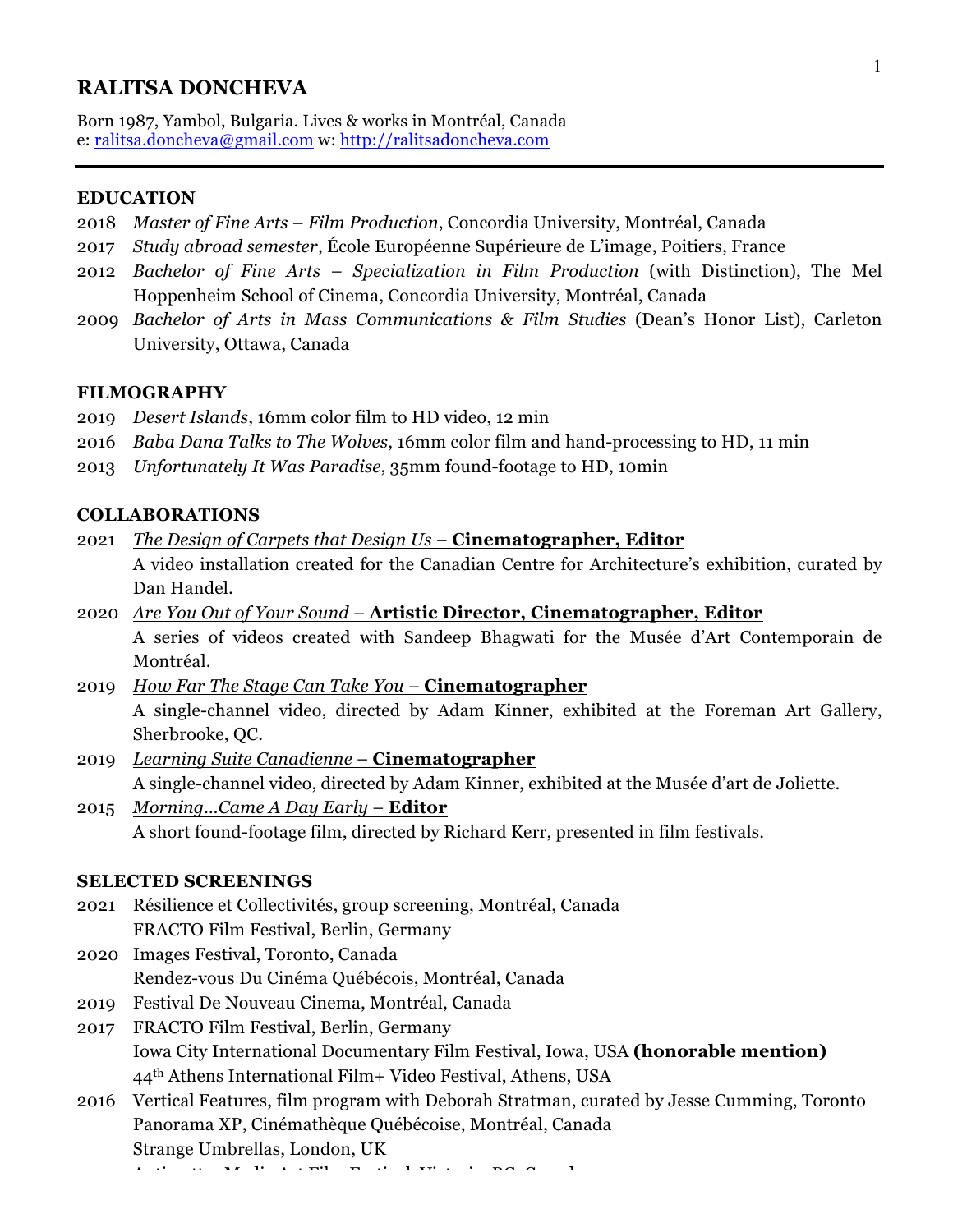FOL Sinema, curated by Ekrem Serdar, Istanbul, Turkey Echo Park Film Center, curated by Ephraim Asili, Los Angeles, USA Northern Light film program, Visions, Montréal, Canada 54th Ann Arbor Film Festival Travel Tour, various locations 23rd Chicago Underground Film Festival, Chicago, USA The Nightingale Cinema, *The Rearview Mirror*, curated by Lorenzo Gattorna, Chicago, USA 54th Ann Arbor Film Festival, USA **(***The Eileen Maitland Film Award***)** Rendez-vous Du Cinéma Québécois, Montréal, Canada Montreal International Documentary Festival (RIDM), Montréal, Canada

2014 Cinéma Excentris, La Distributrice Group Screening, Montréal, Canada Visions, Microcinema Etre, Montréal, Canada

2013 RIDM Film Festival, Montréal, Canada La Maison de l'Architecture, Poitier, France Daïmôn Center, *The World You Know as One Piece After Another*, Gatineau, Canada The Light and Shadow Salon, London, UK Made in Montréal Vol. II, curated by Double Negative Collective, Montréal, Canada

## **SELECTED EXHIBITIONS**

- 2020 *La machine qui enseignait des airs aux oiseaux*, The Museum of Contemporary Art, Montréal, Canada
- 2018 *(almost) impossible worlds*, solo film exhibition, Dazibao gallery, Montréal, Canada
- 2017 *This is not poetical*, group exhibition, Angoulême, France
- 2012 FOFA Gallery, group exhibition, Montréal, Canada Eastern Bloc, *The Unending Silence of Space*, group exhibition, Montréal, Canada

## **WORK EXPERIENCE**

## 2015 (ongoing) Freelance **Cinematographer & Editor**

- Video creation, documentation & editing of performances, artists' projects & gallery exhibitions
- 2015 (ongoing) *Matralab*, Concordia University, Montréal, Canada **Research Assistant** Video production, creative research and editing for multi-media performances, gallery exhibitions & concerts, led by Prof. Sandeep Bhagwati.
- *2013 – 2015 Isuma TV*, Montréal, QC **Video Editor** Research & editing of archival footage for a web documentary, *Virtual Museum*.

*2012- 2013 Arnait Video Productions*, Montréal, QC – **Assistant Editor** Research, data management & editing of archival footage and photographs for the Inuit web documentary, *Sivumu-The Guide*.

2011 *Festival du Nouveau Cinéma*, Montréal, QC – **Assistant Programmer** Assisted in the programming, organization and promotion of FNC Lab, the experimental section of the festival.

# **TEACHING EXPERIENCE**

2018 *16mm Filmmaking for Women*, IFCO, Ottawa – **Instructor**

Leading intensive hands-on workshops designed for women from diverse backgrounds and experience. Focusing on shooting 16mm film, working with found-footage, analogue / digital